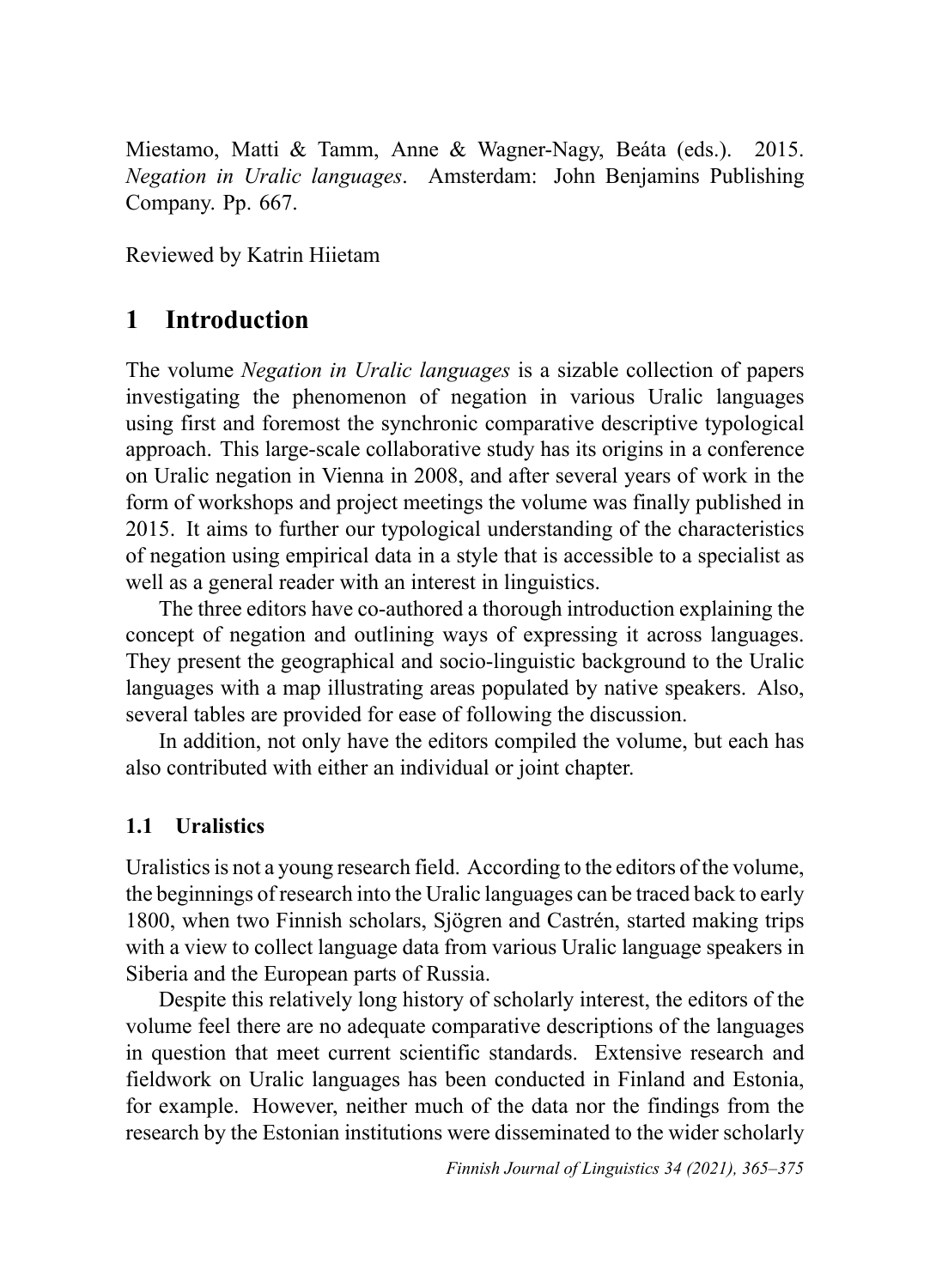community due to political and/or language related restrictions until the latter half of the 20th century.

Negation in Uralic in itself is not a novel topic for research, and it has been studied before, e.g. by Comrie (1981; an overview of negation in Uralic languages) and Haspelmath (1997; negation in relation to indefinite pronouns in Estonian, Hungarian, Ingrian, Mordvin, both Erzya Mordvin and Moksha Mordvin). However, this volume appears to be the first comprehensive larger scale comparative study of negation in the Uralic language family.

### **1.2 Negation**

In the introductory chapter  $-$  "Negation in Uralic languages"  $-$  the editors present a definition of the linguistic concept of negation based on Miestamo (2005), following e.g. Givón (1978) and Payne (1985), as an operation that changes the truth value of a proposition. Such an operation can be observed in various domains of a language, and these are briefly outlined below.

The simplest form of negation is *clausal negation* (also: *standard negation* following Payne 1985), whereby simple declarative verbal clauses are negated by means of a negative marker (a particle, an affix or a negative verb) that commonly stands before the finite verb and may or may not be inflected for number and person, as illustrated in (1b) (the examples are taken from Vilkuna's contribution on Finnish, where the standard negator  $-ei - is$ inflected for singular number and 3rd person):

- (1) a. *Vauva* baby.nom sleep-3sg *nukku-u.* 'The baby is sleeping.'
	- b. *Vauva* baby.nom NEG.3sG sleep.cnG *ei nuku.* 'The baby is not sleeping.'

In other types of clauses, such as existential or imperative clauses or clauses with non-verbal predicates, there may exist variation. In these environments, the negator used differs from the one occurring in standard negation  $-e$ -C as in (2a). Therefore, it is termed a *special negator*, as exemplified in (2c) – *älä*. As before, in (2) I use the data on Finnish from Vilkuna's paper (originally Example 12):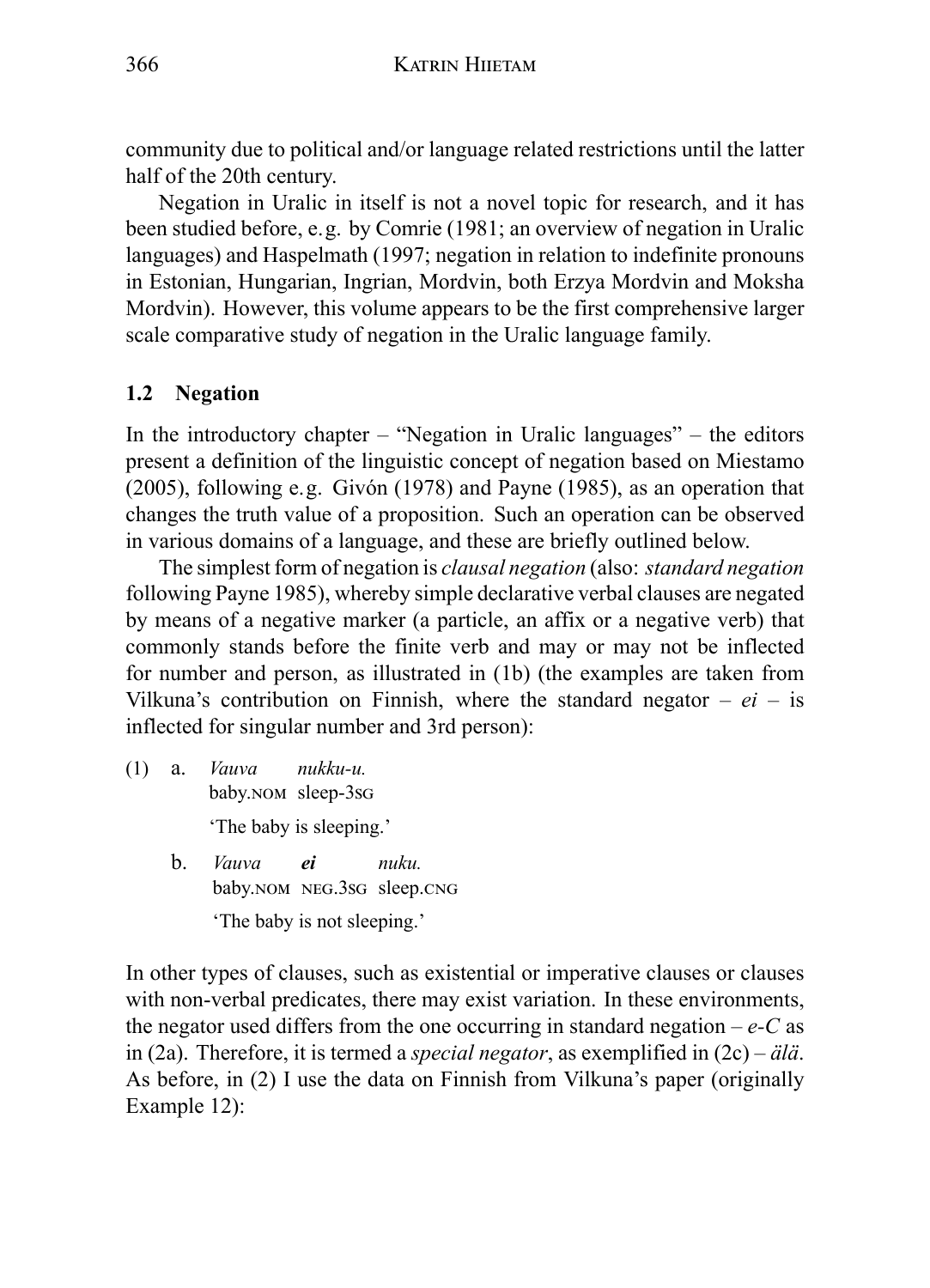(2) a. Indicative negative

*e-t* neg-2sg sleep.cng *nuku* 'You don't sleep.'

b. Imperative

*nuku* sleep.imp.2sG

'Sleep!'

c. Prohibitive

*älä* neg.imp.2sg sleep.cng *nuku* 'Don't sleep!'

I will not give examples of each type of negation in what follows, but urge the reader to get hold of a copy of the volume and browse it for types and data. The examples in  $(1-2)$  were chosen simply to give an insight into the elements in Uralic that can alter the truth value of a proposition.

As the foundation for their discussion, the editors have used Miestamo's (2005) cross-linguistic study on negation, where he analyses negation in terms of the concept of symmetry, i.e. whether a negative clause differs syntactically from an affirmative clause other than through the presence of the negative marker. In the case of asymmetric negation, various differences can be found. Miestamo further divides asymmetric negation into four categories based on which domain has been affected: the finiteness of the lexical verb, states of affairs, emphatic markers used to signal negative polarity or grammatical (TAM – tense, aspect, mood) categories.

Drawing on the data presented in the book chapters, the editors conclude that in Uralic, the most commonly occurring asymmetry relates to the finiteness of the verb – in that, under negation, the lexical verb loses its finiteness, and the negative marker or verb becomes the finite element of the negated clause. However, the Uralic languages tend to differ as to which grammatical categories (person, number, voice) are marked on the negative auxiliary and which on the lexical verb. In imperatives, as in other non-declarative clause types, especially in non-verbal predicates, the negation strategy tends to differ from standard negation. The negator is commonly different from the one used in declaratives.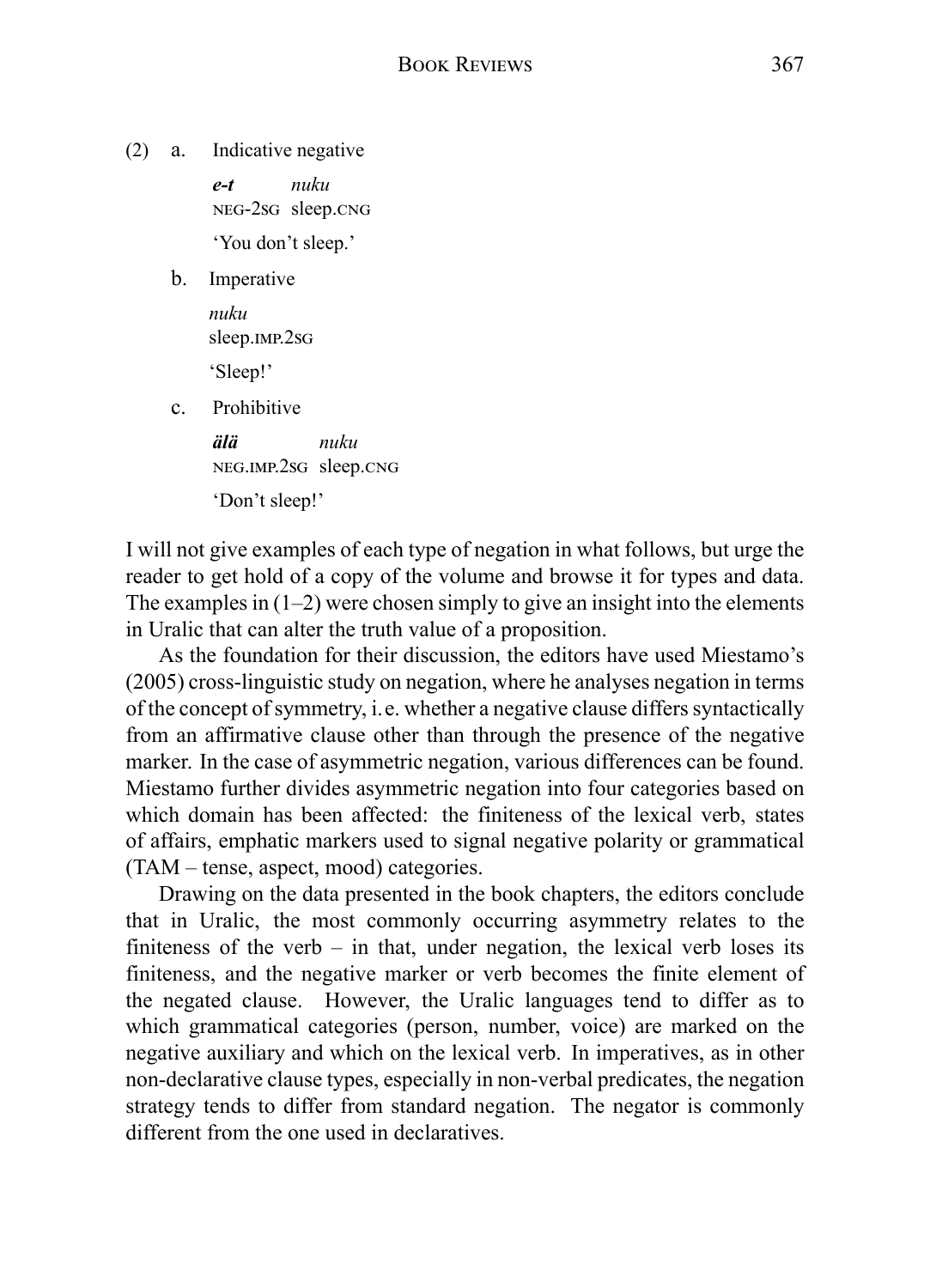#### 368 KATRIN HIIETAM

The section on *non-clausal negation* in the introductory chapter focuses on negative constructions that do not have negation as their (primary) function, for example negative replies (one-word reply or repeated verb). The focus is on the semantics of the negative reply – whether it disagrees with the propositional content of the question or with the polarity of the question. As the editors state, negative one-word replies in Uralic languages are expressed either by a negative particle, as is the case with all the languages studied in the volume, or by the negated finite verb. The section on non-clausal negation also looks at the negation of indefinite pronouns (whether they occur in negative or non-negative contexts, and whether the clausal negation marker is present or not). Much of the approach is built on Haspelmath's (1997) semantic map of indefinite pronoun functions.

Expressions of absence, such as the abessive case, privative/caritive derivations and adpositions are also addressed in the introductory chapter. In Uralic, absence is a grammaticalised category expressed by prepositions, prefixes, postpositions, postposition combinations, combinations of prepositions and case marking, derivational suffixes, and verbal suffixes.

The final section of the introductory chapter, 3.4, deals with other aspects of negation, such as the scope of negation, reinforcing negation, negative polarity and effects of negation on case marking. The editors also point out that negative polarity items, i.e. items that can occur in negative contexts but not in realis affirmatives in Uralic, tend to have meanings such as 'and, also, either', or have emphasis as their function, or are borrowed elements stemming from the Russian *ni*. Another common trait of Finnic, but not other Uralic language families, seems to be the fact that under the scope of negation objects tend to acquire case marking that has partitive semantics.

The attested devices for reinforcing negation in Uralic languages include adverbs, particles and clitics, the repetition of negators, a special emphatic negative verb (in tundra Nenets), stress and accent, word order and a special construction lacking explicit negators (Finnish). Some languages use the same emphatic element in both affirmative and negative contexts.

This concludes the brief overview of the operation of negation and the Uralic language family. Let us now move on to the case studies of selected individual Uralic languages.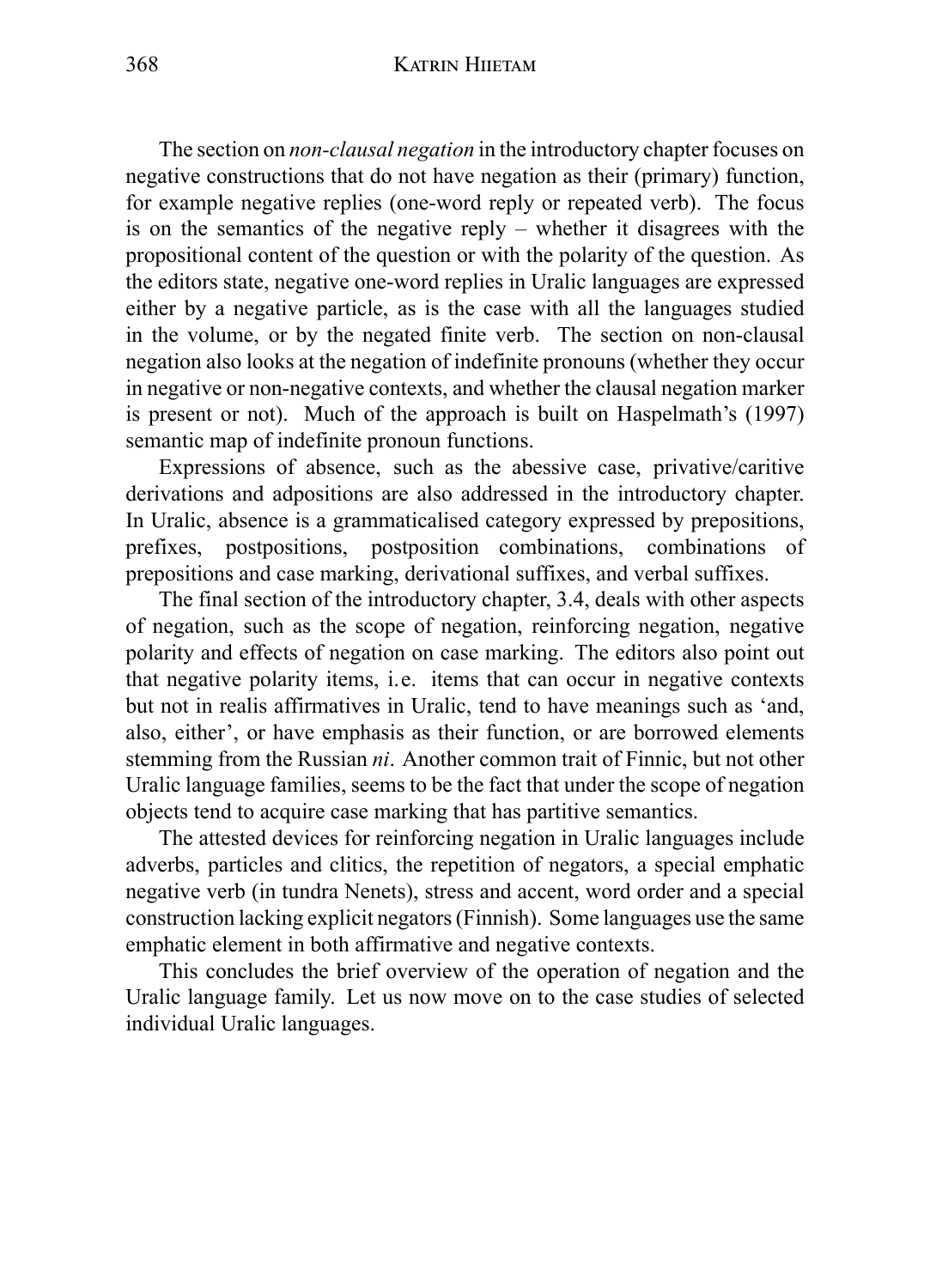|  |  | Table 1. Selection of languages |
|--|--|---------------------------------|
|--|--|---------------------------------|

| Language family | Languages                                           |  |
|-----------------|-----------------------------------------------------|--|
| Samoyedic       | Forest Enets (by Florian Siegl)                     |  |
|                 | Tundra Nenets (by Nikolett Mus)                     |  |
|                 | Nganasan (by Valentin Gusev)                        |  |
|                 | Selkup (by Beáta Wagner-Nagy)                       |  |
| Ugric           | Hungarian (by Katalin E. Kiss)                      |  |
|                 | Eastern Khanty (by Andrey Filchenko)                |  |
|                 | Mansi (by Katalin Sipőcz)                           |  |
| Permic          | Komi (by Arja Hamari)                               |  |
|                 | Udmurt (by Svetlana Edygarova)                      |  |
| Volgaic         | Erzya (by Arja Hamari and Niina Aasmäe)             |  |
|                 | Mari (by Sirkka Saarinen)                           |  |
| Saami           | Skolt Saami (by Matti Miestamo and Eino Koponen)    |  |
|                 | South Saami (by Rogier Blokland and Nobufumi Inaba) |  |
| Finnic          | Estonian (by Anne Tamm)                             |  |
|                 | Livonian (by Helle Metslang, Karl Pajusalu and      |  |
|                 | Tiit-Rein Viitso)                                   |  |
|                 | Finnish (by Maria Vilkuna)                          |  |
|                 | Votic (by Fedor Rozhanskiy and Elena Markus)        |  |

## **2 Part I: Describing negation systems in Uralic languages**

In the first part of the volume, which makes up the main body of the book, we find case studies of a selection of 17 languages from the language families listed in Table 1.

The individual descriptive chapters are each, for reasons of uniformity, based on a questionnaire compiled by the editors with the aim of covering negation in a systematic and comprehensive manner. This functionally oriented questionnaire is given in an appendix to the Introduction and addresses the following aspects of negation in detail: standard negation, i.e. negation of declarative verbal main clauses and other types of clausal negation, such as negation in imperatives. Thereafter it deals with non-clausal negation constructions, e.g. negative replies. Finally, complex issues such as the scope of negation and negative polarity are addressed. The editors also encouraged the authors to describe further aspects of negation that were not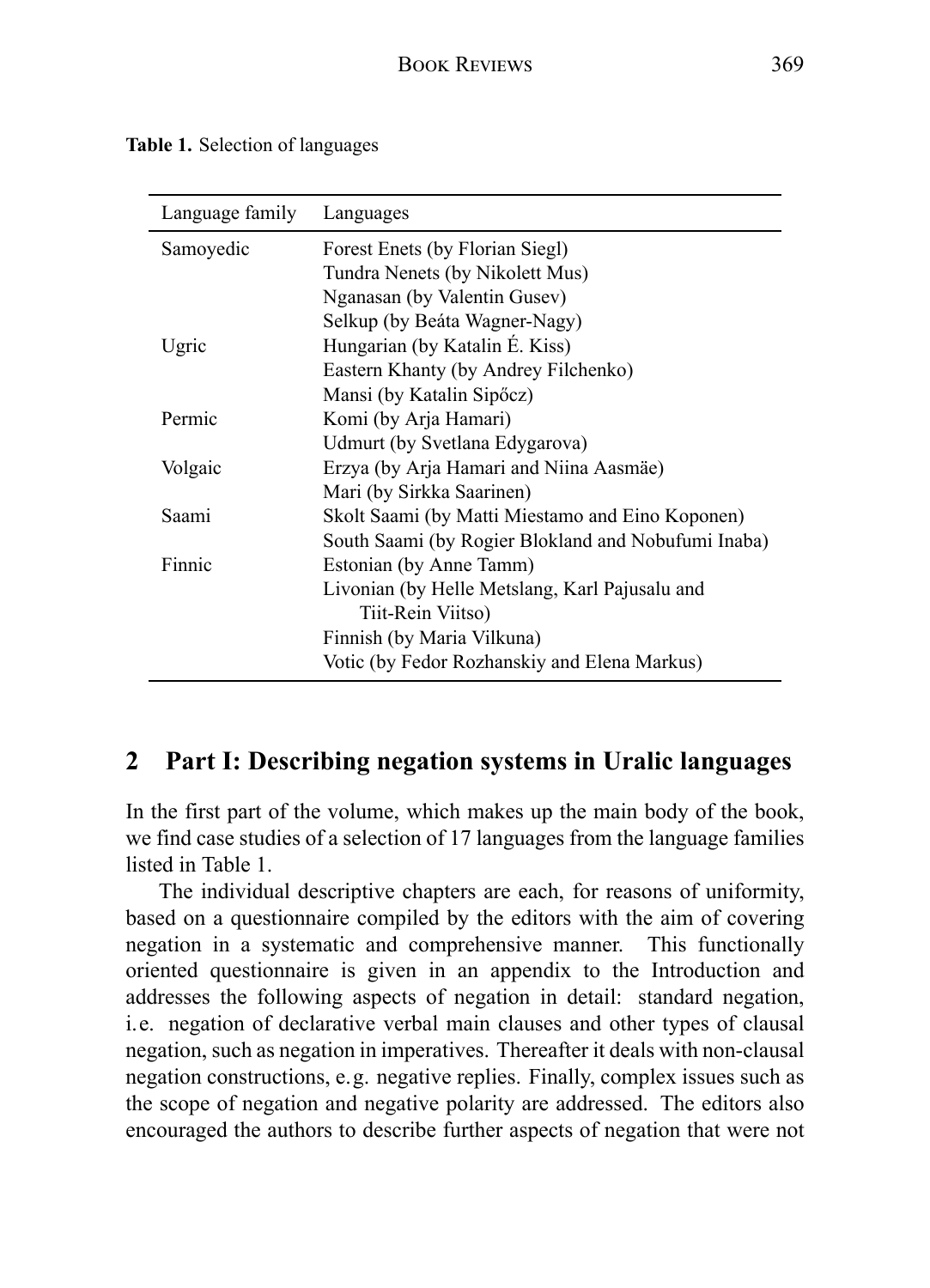outlined in the questionnaire but worth a mention. The empirical data for the discussion in these descriptive chapters was obtained from either existing descriptions or fieldwork by the authors.

## **3 Part II: More specific aspects of negation in Uralic languages**

In the second part of the volume, several cross-Uralic theoretical aspects of negation are explored. These include indefinite pronouns in Uralic, special negators in Uralic, the privative derivational suffix in Hungarian, negation and its relation to information flow in Eastern Khanty, and language contact influencing the formation of negation in the Volga-Kama area. I will give a brief summary of each of the chapters below.

Building on Haspelmath's study of indefinite pronouns (1997), Van Alsenoy & van der Auwera present a three-fold typology for indefinites (indefinite pronouns and adverbs). By *indefinites* they mean expressions such as *anything*, *something*, *nothing* and *anywhere*, *somewhere*, *nowhere*. The authors study how these expressions are used in negative context; they discuss: neutral indefinites (which occur in positive and negative contexts, with no distributional restrictions), negative polarity indefinites (which occur in negative polarity contexts and are barred from contexts with specific reference), and negative indefinites (which occur under negation only and cannot be used as a short answer). The authors conclude that in the 21 Uralic languages under investigation (in addition to the ones included in the volume, except for South Saami, they also studied Kamas, Karelian, Veps and Northern Saami) the indefinites in negated environments tend to fall under the negative indefinite category, most of them being morphologically negative. The authors conclude that the Uralic negative indefinites tend to co-occur with clausal negation, which is the default situation typologically. However, the type of indefinites used varies across the languages. This study indeed covers a good cross-section of the languages, but it could be expanded by including a larger sample of the Uralic languages that have existing typological descriptions available.

Veselinova & Skirgård's in-depth study on a narrow aspect of negation – special negators in the Uralic languages (i.e. negators that do not occur in standard negation) – is a typological comparative study that has a broad, both synchronic and diachronic scope. It offers data from 26 languages. They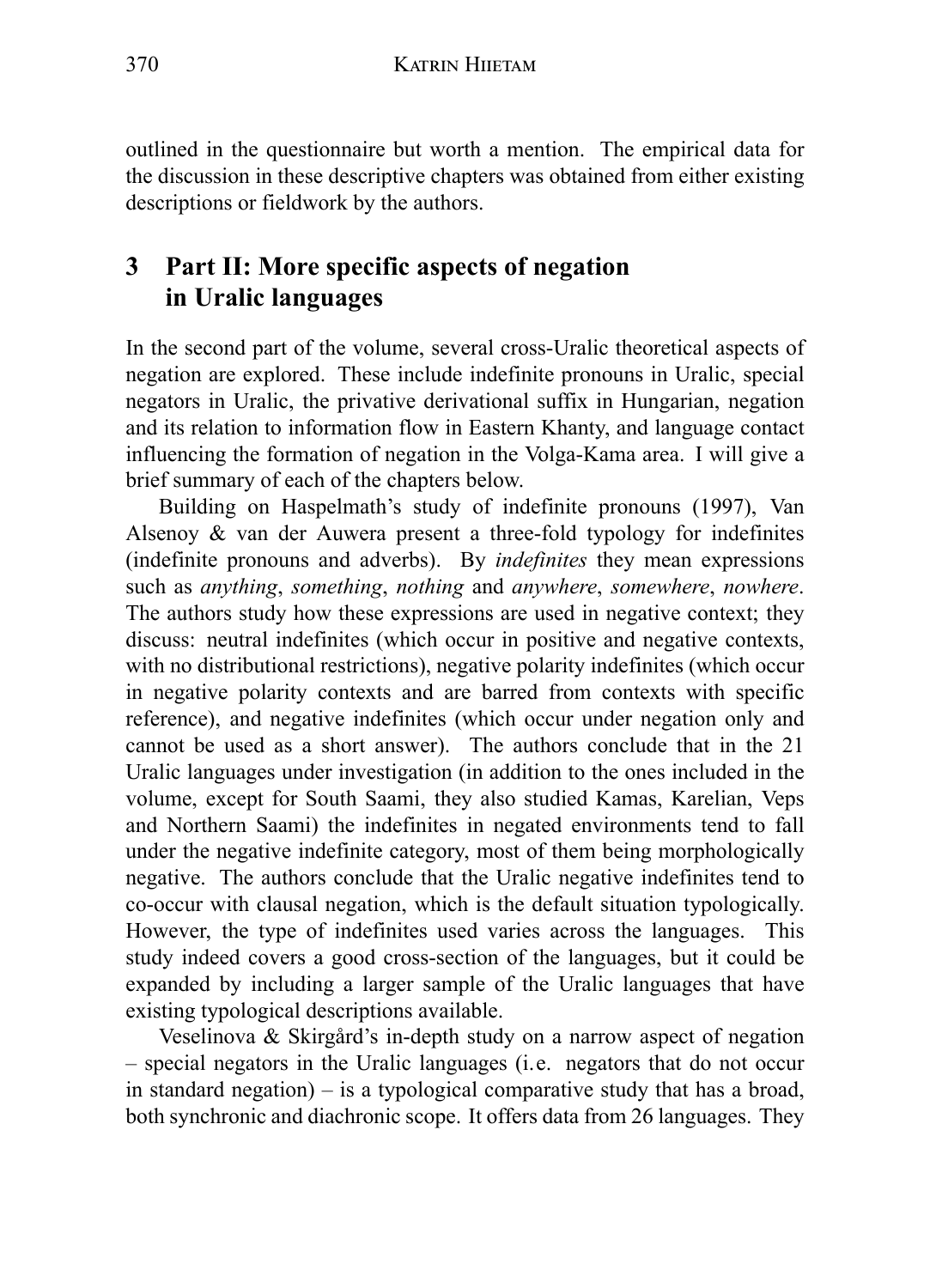distinguish three kinds of special negators: ascriptive, existential and stative, and use semantic maps for describing these. They also try to trace the origin of the special negators and test the validity of Croft's (1991) Negative Existential Cycle. Based on the sample data, the authors offer three modifications to Croft's model: the lexicalisation of negation, constructional strength, and time depth. They tie their findings in with the areal distribution and contact with neighbouring languages, creating a notion of the areal distribution of negation strategies. For example, they find that the Finnic and Saami languages, spoken in geographically adjacent areas, have a single negation strategy. On the other hand, ascriptive and existential negators occur in languages where the neighbouring non-Uralic languages have them as well. This, of course, can be used in support of the notion of a linguistic area, where similar structural features occur in languages that are unrelated but are spoken in areas of geographical proximity (see e.g. Hickey 2015).

Kiefer examines the distribution and productivity of the privative suffix (-(*V*)*talan*/-(*V*)*telen*; -(*V*)*tlan*/-(*V*)*tlen*) in Hungarian. It is shown to attach to nouns denoting concrete objects, but not to abstract nouns carrying the suffix -*sÁg*, or deverbal subjects and action nouns. With adjectives, it cannot attach to monomorphemic bases. It can attach to some derived adjectives but not very productively. With verbs, the suffix attaches to transitive bases, though not to intransitive or stative ones, with the condition that it has to attach to the base directly and not to an already derivational base. Kiefer attributes this pattern to language contact with German. Hungarian has been studied widely and there is a descriptive chapter in the first part of the reviewed volume. Therefore, Kiefer's detailed study focuses on a specific morphological aspect that contributes to fine-tuning the existing accounts.

Sosa studies the functions of the subject and object in negative sentences in Khanty narratives from the point of view of information structure and flow. She analyses them according to the following categories: new, given, topic, focus. This is a pilot study based on fieldwork data obtained in the late 1980s. In analysing the data, Sosa mainly uses the Preferred Argument Structure (PAS) theory of DuBois (1987) and codes the data according to noun phrase type, animacy, person, and activation cost. The results of the study indicate that, in contrast to affirmative clauses, in negative contexts:

- 1. The subject of an intransitive verb (S) is generally expressed as a pronoun or a full NP.
- 2. The subject of a transitive verb (A) is typically the 1st person.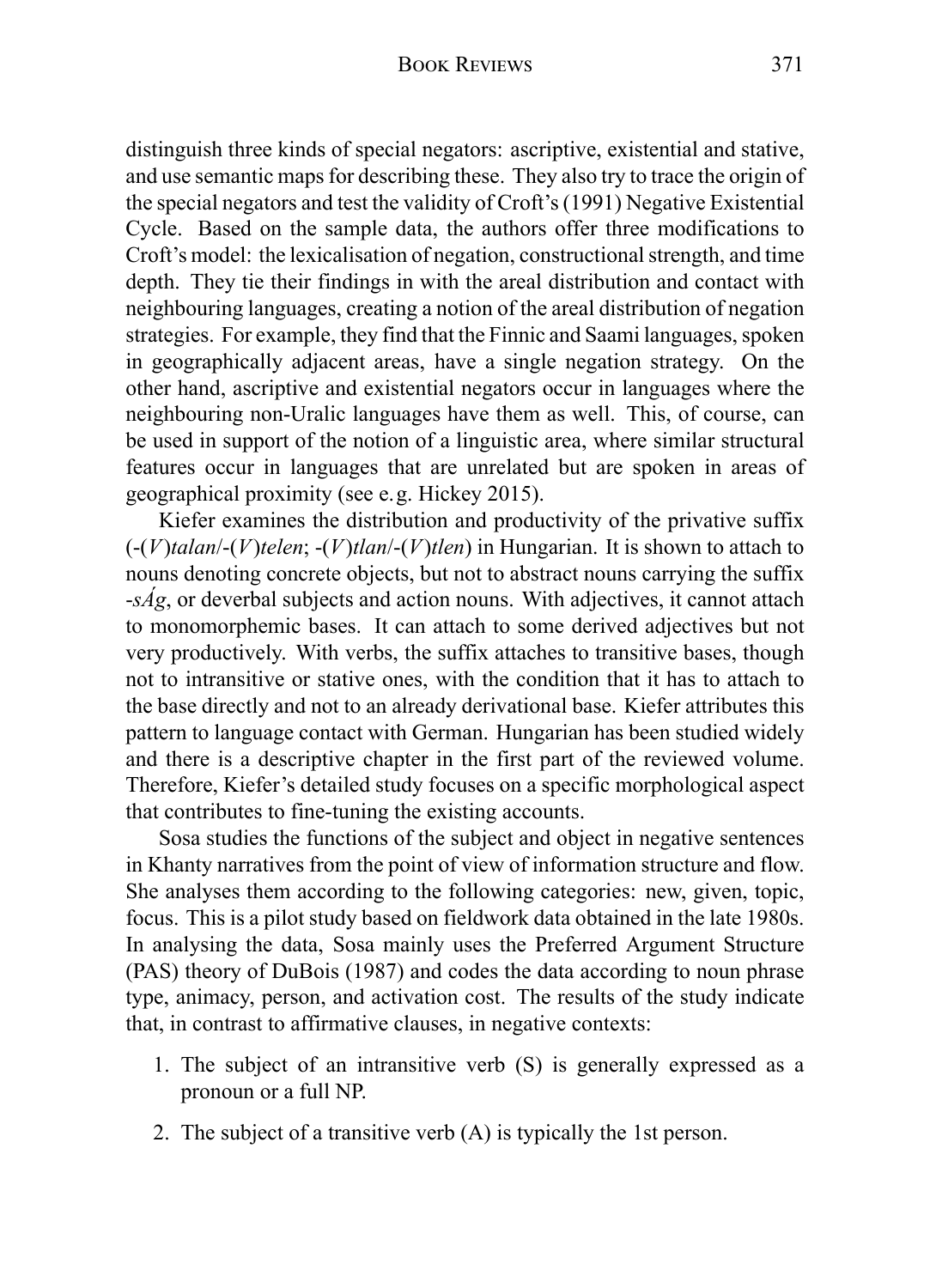- 3. S tends to represent animate and inanimate referents equally.
- 4. Only given information and already mentioned arguments are expressed.

This is a preliminary study on information packaging in narratives and there is plenty of scope for expanding the same research set-up to other categories of data to see whether any variation or further patterns can be attested.

Manzelli looks at language contact between Finno-Ugric and Turkic languages in the Volga-Kama area, focusing on influences on standard negation and prohibitives. Standard negation is expressed differently in these two language families. In contrast to the Finno-Ugric and Samoyedic languages, Turkic languages mainly use morphological negation with an affix attaching to the verbal stem. Manzelli proposes the hypothesis of a connection between Udmurt and Tatar stress shift in standard negation and suggests that Turkic influence on Finno-Ugric languages is highly probable. In addition, he also attributes the existence of the synthetic negative past of Hill Mari and (Southern) Udmurt to language contact with Turkic. The same way as the paper by Veselinova and Skirgård, this contribution also looks at areal influence on the structure of the Uralic languages and finds, as has been attested before, that language contact is the most likely cause for the atypical pattern of negation found in Southern Udmurt and Hill Mari.

## **4 Conclusion**

*Negation in Uralic languages*, edited by Miestamo et al., is a valuable contribution for Uralists, first and foremost, and to any linguist interested in negation in general. This volume has advanced the field of typological research as it presents data from endangered (e.g. Saami languages) and near extinct or moribund (e.g. Votic or Livonian) languages. Written in an accessible style, it is undoubtedly a good, thorough foundation for the study of the phenomenon of negation in the Uralic language families, but, as with all research, there is always scope for expansion, both in terms of descriptive accounts and, of course, detailed studies within different theoretical frameworks.

The Uralic language family has more than 17 members – hence quite a lot of work is still to be done in providing a description of negation in the remaining languages. While reading this book, I would have welcomed a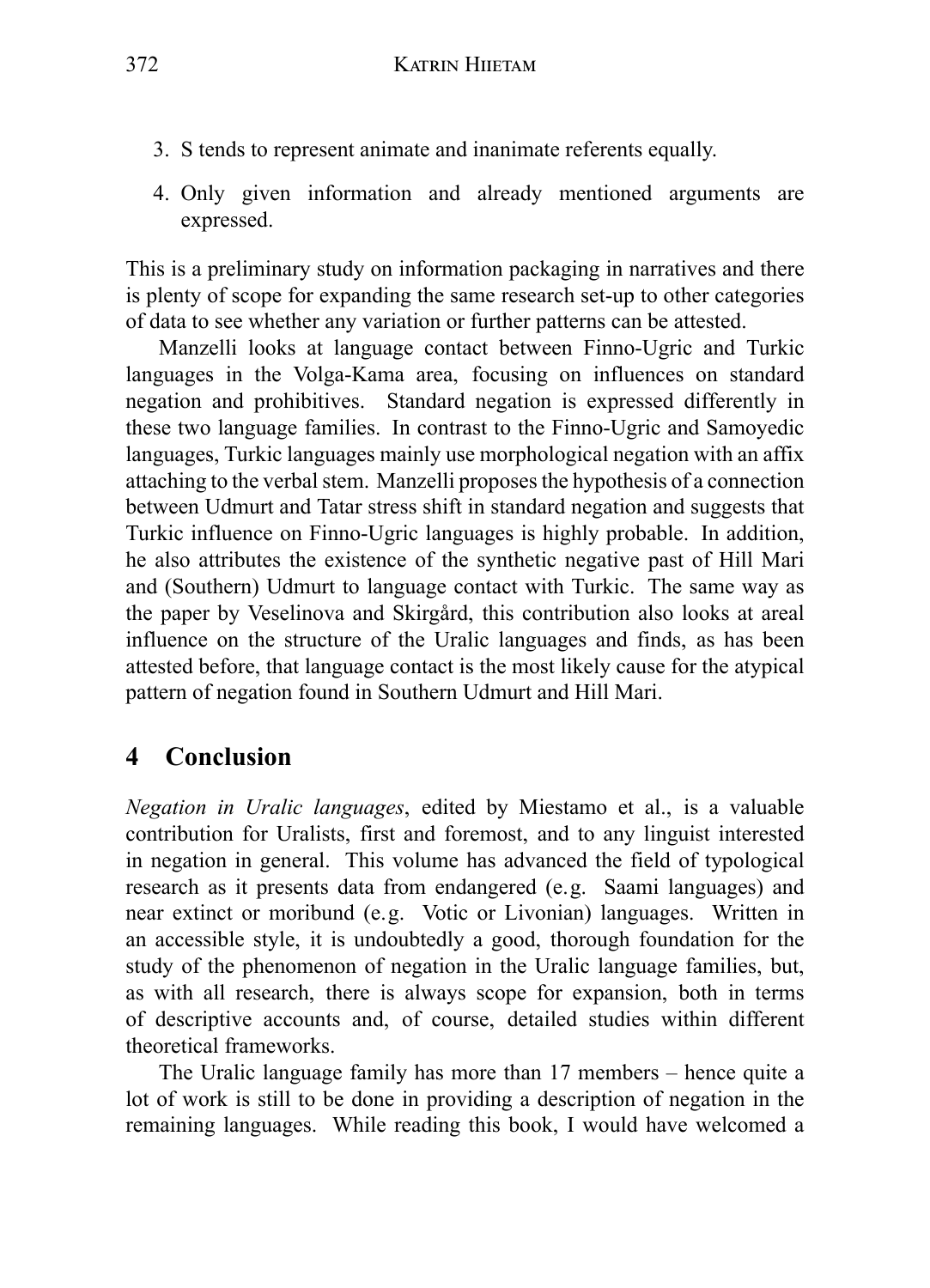better account of negation in the Saami languages. In this volume they were represented by just two papers covering South Saami (the Western group) and Skolt Saami (the Eastern group). The largest Saami language – North Saami – has, perhaps, not been studied in depth in regard to negation yet. There appears to be only a brief mention of negation in North Saami in Pekka Sammallahti's (1998) introductory book on Saami languages and a micro account of negation in Saami languages can be found in Nelson & Toivonen (2007). Further, I was surprised not to find descriptions of languages such as Moksha, Karelian, Ludian (which is now considered a language on its own rather than a dialect of Karelian), Veps, Ingrian or perhaps even Forest Finnish in this volume.

Out of interest I set out to find out whether negation has been researched in any of the languages listed above and found, for example, that the authors of the chapter on Votic – Rozhanskiy & Markus – have conducted extensive field work on Ingrian, the data from which is stored at  $ELAR<sup>1</sup>$ . As the volume did not include negation in Ingrian, Rozhanskiy & Markus (2017) published a paper on the Soikkola dialect of Ingrian. They note that the other surviving dialect of Ingrian, the Lower Luga dialect, is different from the Soikkola dialect in how negation is formed. Recent accounts also seem to support this view (e.g. Saar 2017: 152–154), and give the impression that the main difference would perhaps lie in the formation of the prohibitive constructions. In the Soikkola dialect the connegative form stands in the infinitive form, whereas in the Lower Luga dialect both the negative auxiliary and the connegative take the imperative inflection. This, of course, would deserve further investigation.

These small omissions aside, I cannot overestimate the impact this collective volume has made in advancing knowledge on the Uralic languages as well as in making the findings accessible to the global research community. It is probably not a book that is kept on a bedside table for its captivating story; but rather, it is best read at the desk with a notepad and a pen at hand to jot down all the interesting research ideas that spring to mind. I certainly feel I have benefitted from reading it.

<sup>1</sup> https://elar.soas.ac.uk/Collection/MPI593650 (accessed 2021-02-13).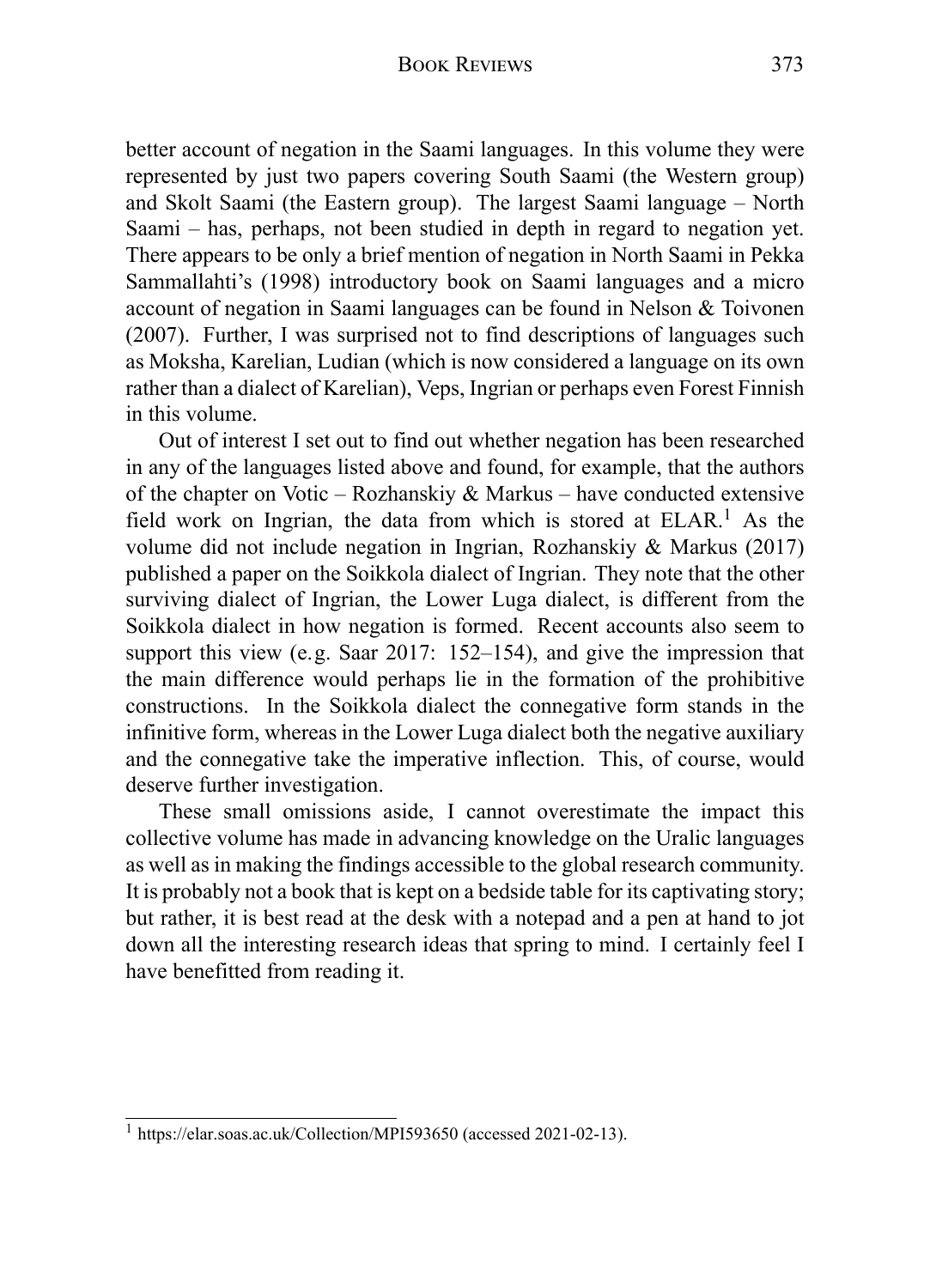# **Acknowledgements**

I am indebted to V.-A. Vihman and J. R. Payne for helpful suggestions for communicating my ideas clearly in English. All remaining errors and obscurities are of course mine.

# **Abbreviations**

- 2 2nd person
- 3 3rd person
- ർඇ connegative form of the verb
- IMP imperative form of the verb
- NOM nominative case
- NEG negation marker
- s<sub>G</sub> singular number

# **References**

- Comrie, Bernard. 1981. Negation and other verb categories in the Uralic languages. In Ikola, Osmo (ed.), *Congressus quintus internationalis Fenno-Ugristarum,* vol. VI, 350–355. Turku: Suomen Kielen Seura.
- Croft, William. 1991. The evolution of negation. *Journal of Linguistics* 27(1). 1–27.
- DuBois, John W. 1987. The discourse basis of ergativity. *Language* 63(4). 805–855.
- Givón, Talmy. 1978. Negation in language: Pragmatics, function, ontology. In Cole, Peter (ed.), *Syntax and semantics, vol. 9: Pragmatics*, 69–112. New York, NY: Academic Press.
- Haspelmath, Martin. 1997*. Indefinite pronouns*. (Oxford Studies in Typology and Linguistic Theory). Oxford: Clarendon Press. DOI: 10.1017/s0022226701231351.
- Hickey, Raymond. 2015. Areas, areal features and areality. In Hickey, Raymond (ed.), *The Cambridge handbook of areal linguistics*, 1–16. Cambridge: Cambridge University Press.
- Miestamo, Matti. 2005*. Standard negation: The negation of declarative verbal main clauses in a typological perspective*. (Empirical Approaches to Language Typology 33). Berlin: Mouton de Gruyter.
- Nelson, Diane C. & Toivonen, Ida. 2007. Introduction. In Toivonen, Ida & Nelson, Diane C. (eds.), *Saami linguistics*, 1–16. (Current Issues in Linguistic Theory 288). Amsterdam: John Benjamins.